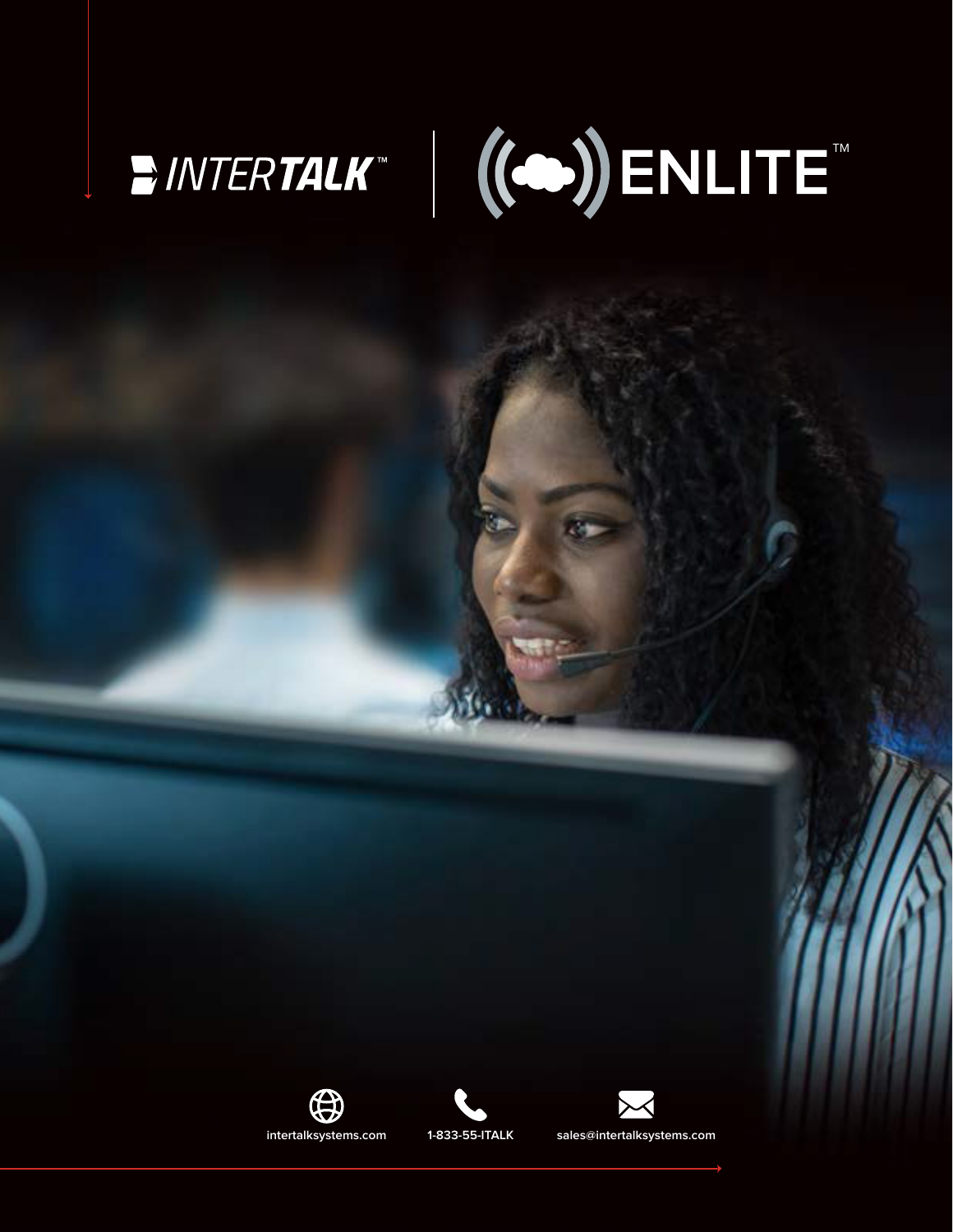InterTalk™ Enlite™ is a hosted dispatch for today — and tomorrow. This public-safety grade radio and telephone dispatch console system empowers dispatchers by bringing traditional radio (LMR), digital radio protocols (DMR, P25) and telephone call-taking capabilities to their fingertips.

With a growing wealth of available data integrations such as social media, mapping, weather, and video, the right information is always available. Enlite™ enables you to coordinate radio and telephony communication and enhance situational awareness from wherever the action takes you – from your desk to the field, ensuring operational continuity.







## USER-FOCUSED MISSIONS

Dispatchers need access to timely, reliable situational information. Yet they can be overwhelmed with too much information from too many sources. Within InterTalk Enlite™ the layout is fully configurable, even in real-time, based on situational requirements. Dispatchers can use Mission screens to display the combination of information sources in the layout most advantageous to help them with the specific areas and activities they are focused on. While using radio and telephony core tools, users can utilize Enlite™ Web Frames, displaying web presented interfaces within the Enlite™ screen such as meteorology platforms, weather maps, IP-based cameras, and more. Dispatchers can have a locked-down strategic mission for monitoring an area and then can launch new tactical missions that are focused on more complicated operations when the need arises.

- 
-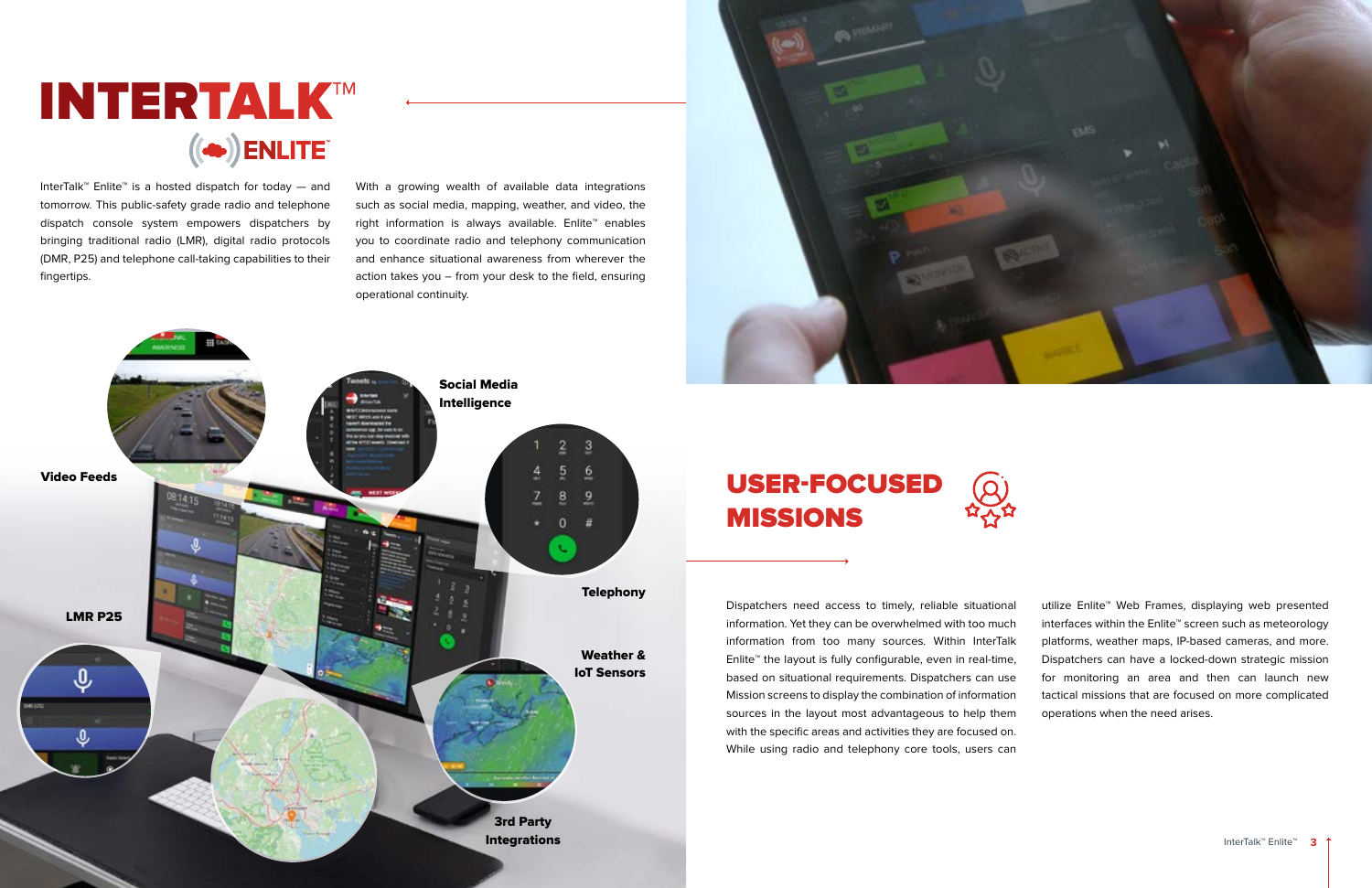AFFORDABLE

a La

InterTalk Enlite™ is available on a annual subscription model. Organizations of all sizes can benefit from reduced fixed costs, infinite hosted scalability, and payby-need equality, minimizing needed capital equipment expenditures.



### INTELLIGENT



Dispatchers' ability to develop and communicate situational awareness through a growing wealth of available and configurable data integrations such as social media, over-the-top service feeds, weather, and video changes the nature of dispatch. Sensors and inputs make information available on a real-time basis which previously was unavailable and left to estimation. InterTalk Enlite™ brings together disparate systems, sources and inputs into a common platform with configurable layout and flexible usability. With enhanced information, dispatchers are better equipped to make



decisions and enabled to utilize the full spectrum of resources available to them. By integrating the data sources, the information becomes available for common reporting and, in the future, the application of AI and machine learning. The growth of available information, integration and application of intelligence creates an advantage to agencies allowing for more efficient and effective operation.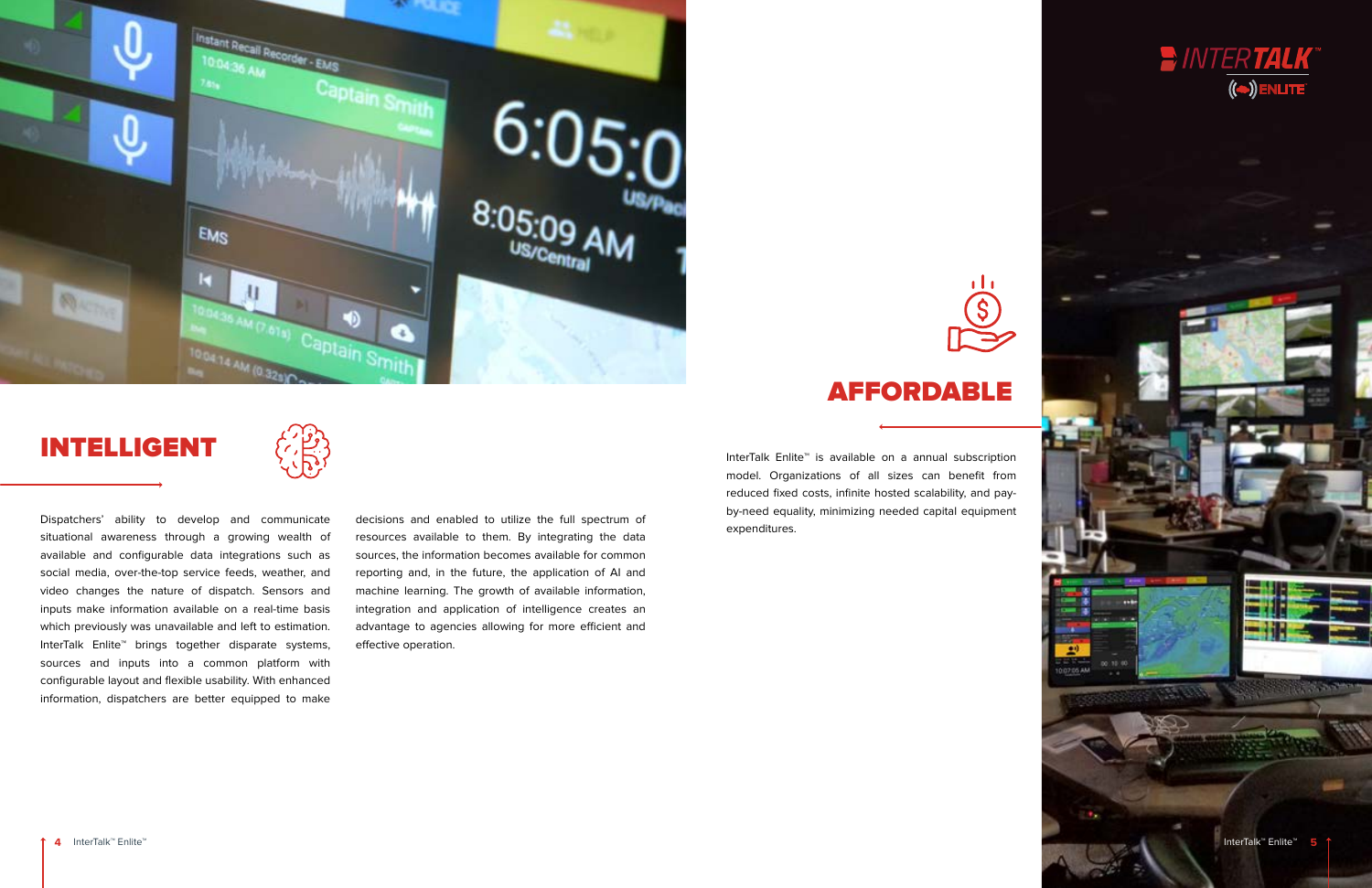

### **SECURE**





InterTalk Enlite™ adheres to the latest encryption guidelines from NIST and OWASP for securing real time communications over the public Internet and for storing sensitive data at rest utilizing encrypted VPN



links. Hosted architecture is engaged that is compliant with individual requirements for data center security and operations policies. Each system can be configured with independent monitoring and central logging and can be managed according to specific jurisdiction.

# **CONNECT** ANYWHERE



### **BETTER, MORE TIMELY INFORMATION SAVE LIVES.**

InterTalk Enlite™ software development methodology includes a fully automated deployment pipeline with automatic vulnerability scans, peer reviews and transparent deployments, adhering to NIST 800-160, ISO 27001:2013 and ISO 9001:2015 standards.



InterTalk Enlite™ enables communication and information to be shared via public safety grade network WiFi or LTEenabled laptop, desktop, tablet and/or smartphone from almost anywhere.

InterTalk Enlite™ enables the dispatcher to work within a web-based browser (such as Chrome) on Android devices (smartphones and tablets) and requires no downloaded application to deploy.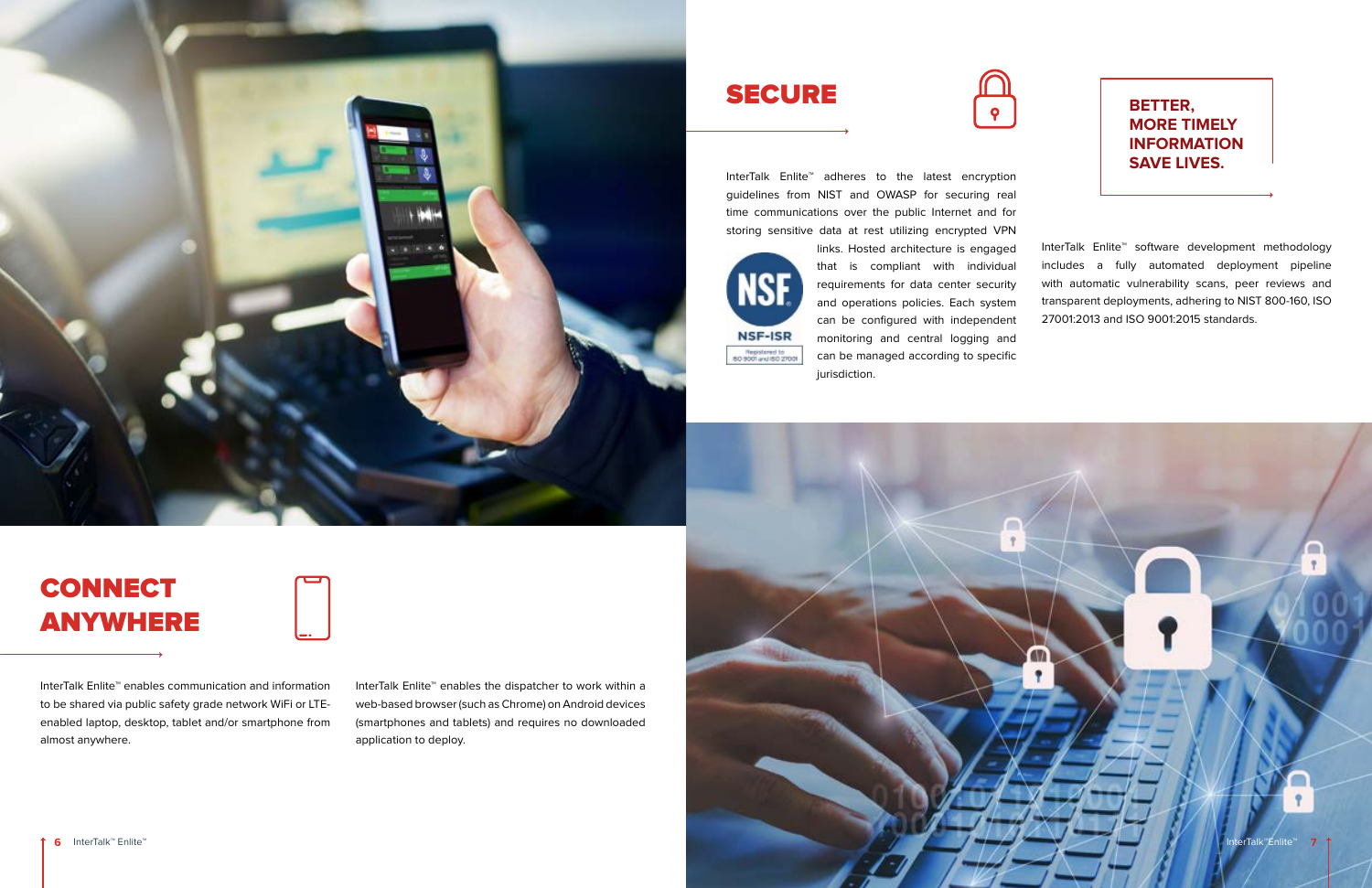





Fully integrates with your current on-premises dispatching solution, providing a seamless migration toward hosted technologies now and into the future. InterTalk Enlite™ supports integrated telephony and radio dispatching on mobile devices. Using InterTalk's IP Radio Gateway hardware, dispatching operations are seamlessly integrated with any analog radio communications infrastructure. InterTalk Enlite™ can also natively integrate with existing digital radio protocols including DMR, TRBO and P25. Enlite<sup>™</sup> supports telephone dispatching and can integrate with VoIP or analog-based telephone infrastructures. InterTalk Enlite' intelligent callmanagement system supports call queuing and can be synchronized with many enterprise contact management systems for seamless synchronization of telephone numbers, addresses and other information. In addition, InterTalk's Enlite platform can integrate with the following: VoIP telephony as well as on-premises T1, POTS or other telephony systems can be integrated into Enlite™ for a seamless dispatch experience. **LMR/PMR** InterTalk Enlite™ can integrate with your existing LMR/ PMR radio system using InterTalk's IP Radio Gateways. The gateway supports E&M, Vox, MDC1200, GEStar, Fleetsync, 2-tone paging as well as control-head interfacing to many radio systems. **DIGITAL RADIO** Enlite™ can directly connect to your existing digital radio system, including DMR, TRBO and P25 via the console sub-system interface (CSSI) or the Digital Fixed-Station Interface (DFSI). Our standards-

### **TELEPHONY**

based approach allows you to connect InterTalk Enlite™ to radio system supporting these protocols, including those made by Motorola, L3Harris, Tait and Kenwood.









**INTERTALK ENLITE™ ENABLES BETTER, MORE TIMELY INFORMATION TO THE DISPATCHER AND THE FIELD.**

Multi, hybrid and multi-location hosted architecture minimizes disruption risk through geo-diversity and georedundancy. InterTalk Enlite™ architecture is configured to ensure high availability and operational continuity, with your existing radio and telephony approaches.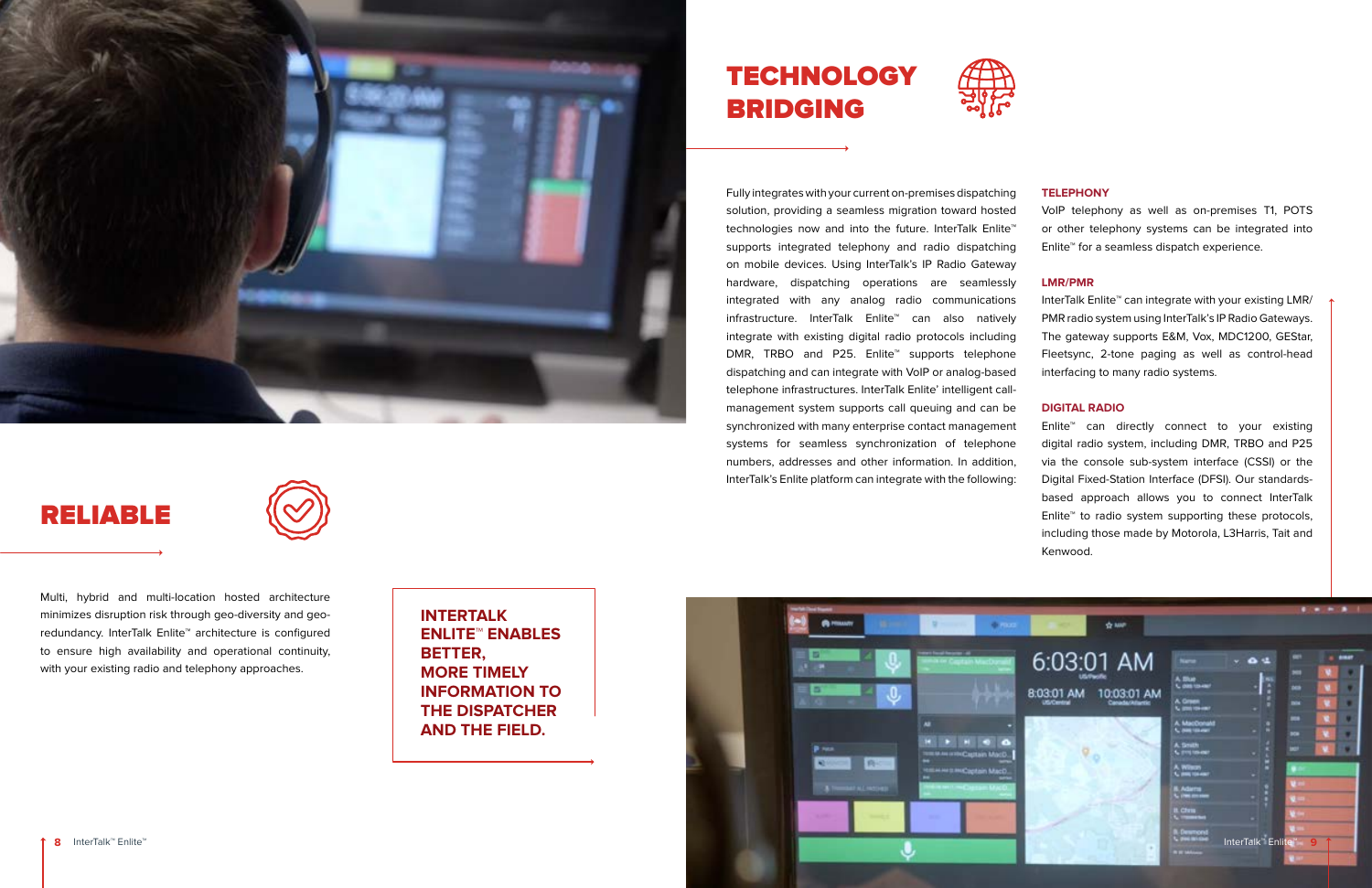# USER EXPERIENCE (UX)



The InterTalk Enlite™ user experience (UX) is responsive to the screen size of the devices it runs on – be that a small smartphone screen in portrait mode or a giant 8K Television and everything in between. Individual screen configurations (termed "Missions") can be preconfigured using the built-in What You See Is What You Get (WYSIWYG) editor and then made available to other dispatchers according to a granular permissions system.





**WHETHER YOU ARE IN PUBLIC SAFETY, UTILITIES, RAIL, AIRLINE OR GOVERNMENT SERVICES, ENLITE™ ENABLES YOUR TEAM TO BE MORE INFORMED, MORE CONNECTED AND MORE MOBILE.**





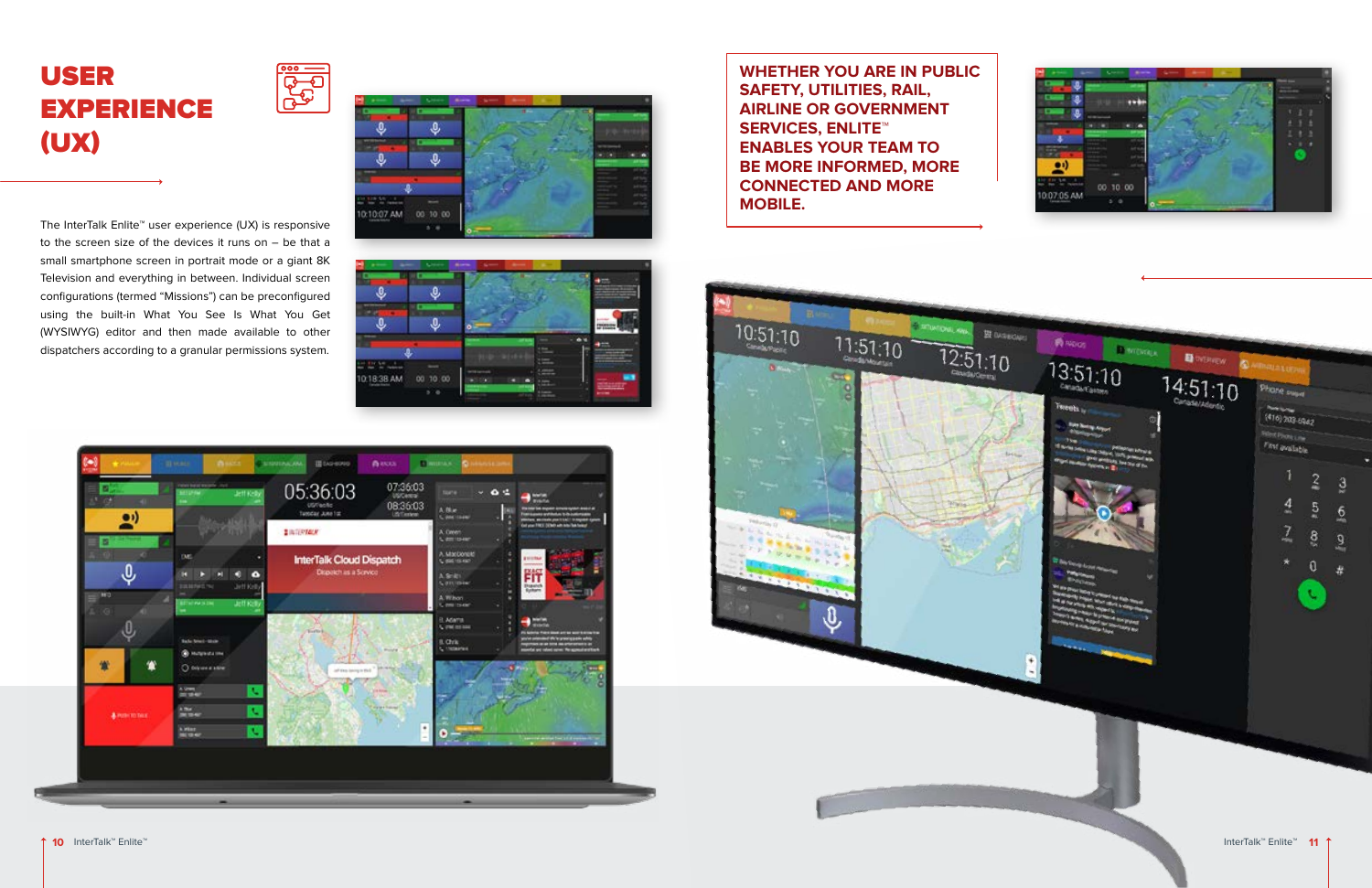# ENLITE™ DISPATCH FEATURES



# HOSTED OR ON-PREMISES INFRASTRUCTURE

InterTalk Enlite™ is a cloud native browser-based application delivered to a modern Google Chrome or Microsoft Edge browser. The web infrastructure can be hosted either by your organizational on-premises data center or by a cloud provider like Amazon AWS or Microsoft Azure. Each cloud service that comprises hosted Dispatch achieves its high availability goals by having appropriate geo-distribution and appropriate

| <b>RADIO</b>                       |                                                                   |
|------------------------------------|-------------------------------------------------------------------|
| <b>LMR</b> Interconnection         | Enable connection                                                 |
| P25 Interconnection                | Enable connection                                                 |
| <b>MDC-1200</b>                    | Enable PTT-ID and                                                 |
| <b>PTT Timeout</b>                 | Limits the length of                                              |
| <b>Audio Controls</b>              | Adjusts audio featu                                               |
| <b>Audio Transmission Controls</b> | Adjust audio transr                                               |
| Test tone                          | One click option fo                                               |
| Select                             | Select a single radi                                              |
| Multi-Select                       | Select multiple radi                                              |
| Unselect                           | Unselect radio tool                                               |
| RX audio indicator                 | Indicates incoming                                                |
| TX audio button                    | Indicated outgoing<br>options                                     |
| Mute button / indicator            | Enables muting of t                                               |
| Audio routing controls             | Enables the routing                                               |
| Volume control                     | Ability to control au                                             |
| PTT-ID Alias Display               | Receive PTT-ID / Al                                               |
| PTT-ID Alias History               | Receive PTT-ID / Al                                               |
| Multi Frequency Radio Control      | Enable channel cha                                                |
| <b>Active User List</b>            | View list of active u                                             |
| <b>VU Meter</b>                    | Displays active TX/                                               |
| Patching                           | Enables patching ti                                               |
| Instant Recall Recorder (IRR)      | Records for playba<br>sions including dov                         |
| Mic Mute                           | Enable desktop mi                                                 |
| <b>Telephone and Analog Paging</b> | Enable radio pagin<br>status of sent mess<br>Includes the ability |
| <b>Quick Paging</b>                | Create preset page                                                |
| Radio Tool Locking                 | Ensures locked rad                                                |
| <b>Mission Audio Controls</b>      | Configurable audio                                                |



- ection with Land Mobile Radios (see radio compatibility chart)
- ction with P25 radios
- D and emergency alerting
- gth of individual PTT transmissions (120 seconds)
- features to ensure maximum audio quality
- ransmission rate to ensure maximum audio quality
- ion for playing test tone to the selected radio channel(s)
- e radio tool
- le radio tools
- 
- ming audio in process
- going audio status with idle, in use and transmitting colour
- ng of the radio channel
- outing of audio by device, microphone and speakers
- trol audio levels by radio channel
- D / Alias display
- ID / Alias history
- el changing
- tive users on radio channel
- e TX/RX levels
- hing transmission connection of radio groups
- Iayback incoming (with option for outgoing) radio transmisg download of transmission to hard drive
- op mic to be muted
- paging messages to be transmitted from the console; view the messages; display messages by color code based on status. ability to define priority and to Hold PTT.
- pages for quick selection and sending
- d radio groups stay active on all Missions
- audio controls for Tools within the Mission tab

service redundancy along with automated monitoring and alarming. Each service module is containerized, load balanced and deployed using automated scripts. If your agency does not permit the use of cloud-based systems, InterTalk Enlite™ has been architected for deployment as an on-premise enterprise system housed in servers controlled by the end-user customer.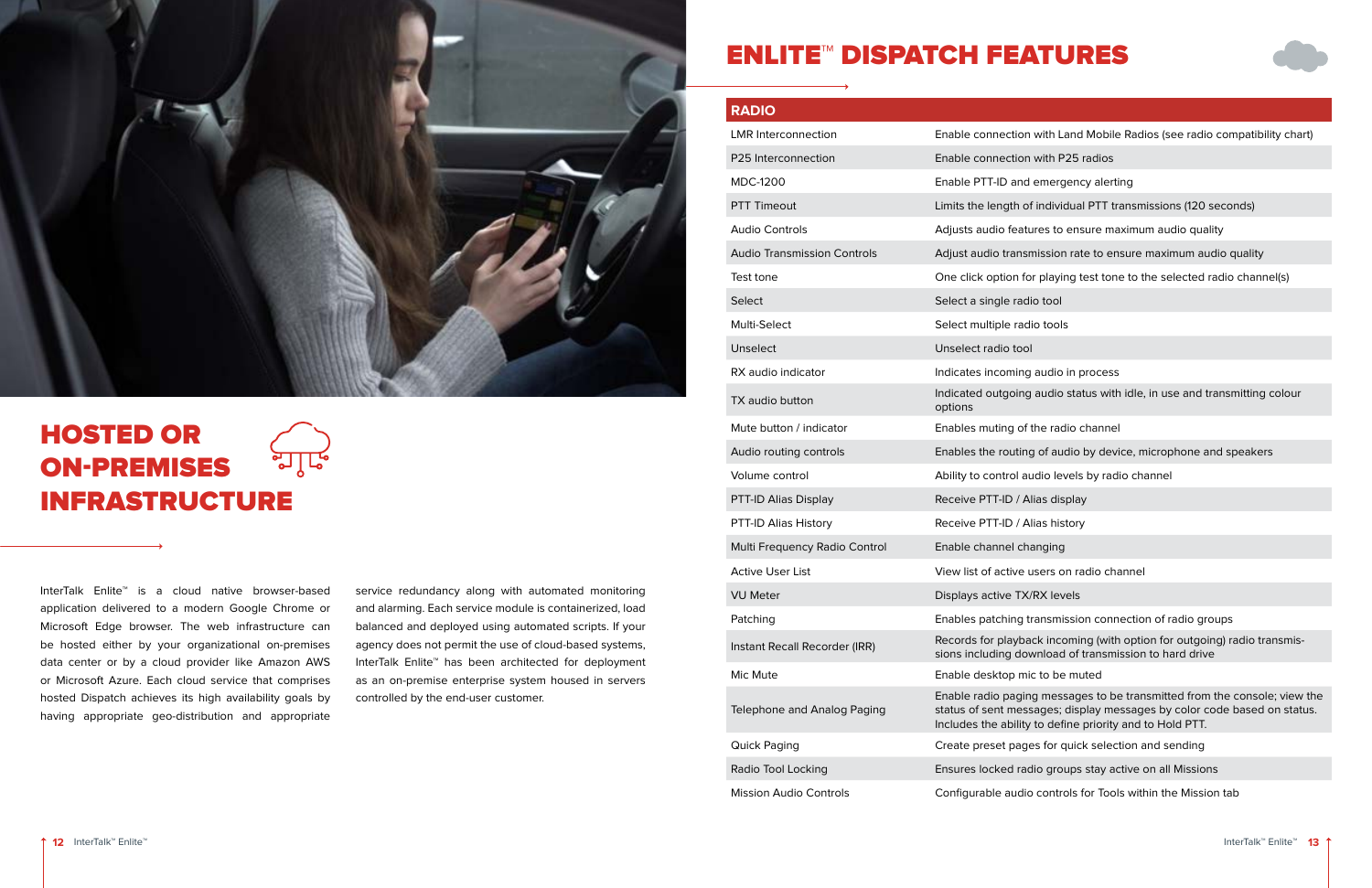### **TELEPHONY COMMUNICATION**

- NICE®
- Transcript<sup>™</sup> Archival Logging Recorder

| Calling                      | Enables sending and receiving of phone calls                                   |
|------------------------------|--------------------------------------------------------------------------------|
| Dialing                      | Dial pad available on all screens/missions                                     |
| <b>Historical Call Queue</b> | Displays list of incoming and outgoing calls during logged in session          |
| Test call                    | One click option for making a test call                                        |
| Hold                         | One click option for placing a call on hold                                    |
| Transfer                     | Assisted and Unassisted call transfer via Contacts or through dial pad dialing |
| Speed Dial                   | Enables 1 click outbound dialing to preset phone number                        |
| Multi-Line Select            | Select available telephone line for outbound calling                           |

### **RADIO LOGGING RECORDER INTEGRATION COMPATIBILITY**

### • Eventide<sup>®</sup>

### **COORDINATION**

| Mapping                    | Dynamic Map Display showing location of active users; configurable to display<br>desired map type; *Open Street Maps provided as standard; Option to link to<br>user defined alternate maps |
|----------------------------|---------------------------------------------------------------------------------------------------------------------------------------------------------------------------------------------|
| Location Tracking - Radios | Location of radio users displayed on the included map (Radio Dependent)                                                                                                                     |
| AUX-IO                     | Board-based AUX IO                                                                                                                                                                          |
| VoIP Intercom              | Active user group audio PTT channel enabling incoming and outgoing inter-<br>system transmissions                                                                                           |
| Accessibility              | Usability features for visual/auditory disability                                                                                                                                           |
| Web Frames                 | Web browser tool within the product enables the display of external sites and<br>systems                                                                                                    |
| YouTube                    | YouTube player to enable the playing of video within mission screens                                                                                                                        |
| Twitter                    | Configurable Twitter to ensure directed feed                                                                                                                                                |

# **GENERAL** Toolbars **The Configurable button layout** User information **Display logged-in user/role on screen** Documentation **Printed materials available; additional mediums pending (online, videos,** etc.)

| <b>Buttons</b>                            | Add or remov      |
|-------------------------------------------|-------------------|
| Cross-platform                            | Browser-base      |
| Layout editor                             | Compose scr       |
| Layout editor                             | <b>WYSIWYG co</b> |
| Labels                                    | Customizable      |
| On-screen help                            | Contextual H      |
| Role-Based Authentication System          | Assign featur     |
| Mission                                   | Configurable      |
| <b>Mission</b>                            | Mixed-used T      |
| User Admin                                | Add or modif      |
| <b>Role Admin</b>                         | Add or modif      |
| <b>Channel Admin</b>                      | Add or modif      |
| <b>Distributed Architecture</b>           | Use cloud se      |
| Unlimited console positions / scalability | Scale out and     |
| <b>Contacts List</b>                      | Displays list o   |
| Stopwatch                                 | Count up time     |
| Countdown Timer                           | Count down t      |
| On-Screen World Clock                     | Analog or dig     |
| <b>Saved Screen</b>                       | Save screens      |
| <b>Network Health Panel</b>               | Display netwo     |
| Monitoring                                | Tracking and      |
| <b>Android Compatibility</b>              | Chrome and        |
| <b>Microsoft Compatibility</b>            | Chrome and        |
| Network Health Tool                       | Indicates uplo    |
| Layout                                    | Configurable      |
| Layout Editing                            | Configurable      |

- 
- 
- 
- ve quick configuration buttons
- ed GUI (Chrome/Chromium)
- reens for groups of users
- onfiguration
- e label options
- Ielp file for each feature
- res and functionalities based on user role
- Mission tab order and colors
- Tools on a single tab
- fy users and roles
- y role types and permissions
- fy channels connected within Radio Tools
- ervices or on-prem deployment
- d buy only services needed
- of contact names with phone and radio information
- ie elapsed
- time with completion notification
- gital clock, time zone, date options
- s to desired layout
- ork metrics
- alerting of network status
- Chromium browser-based
- Chromium browser-based
- load and download rates, latency and packet loss
- sizes of tools and buttons
- placement of buttons